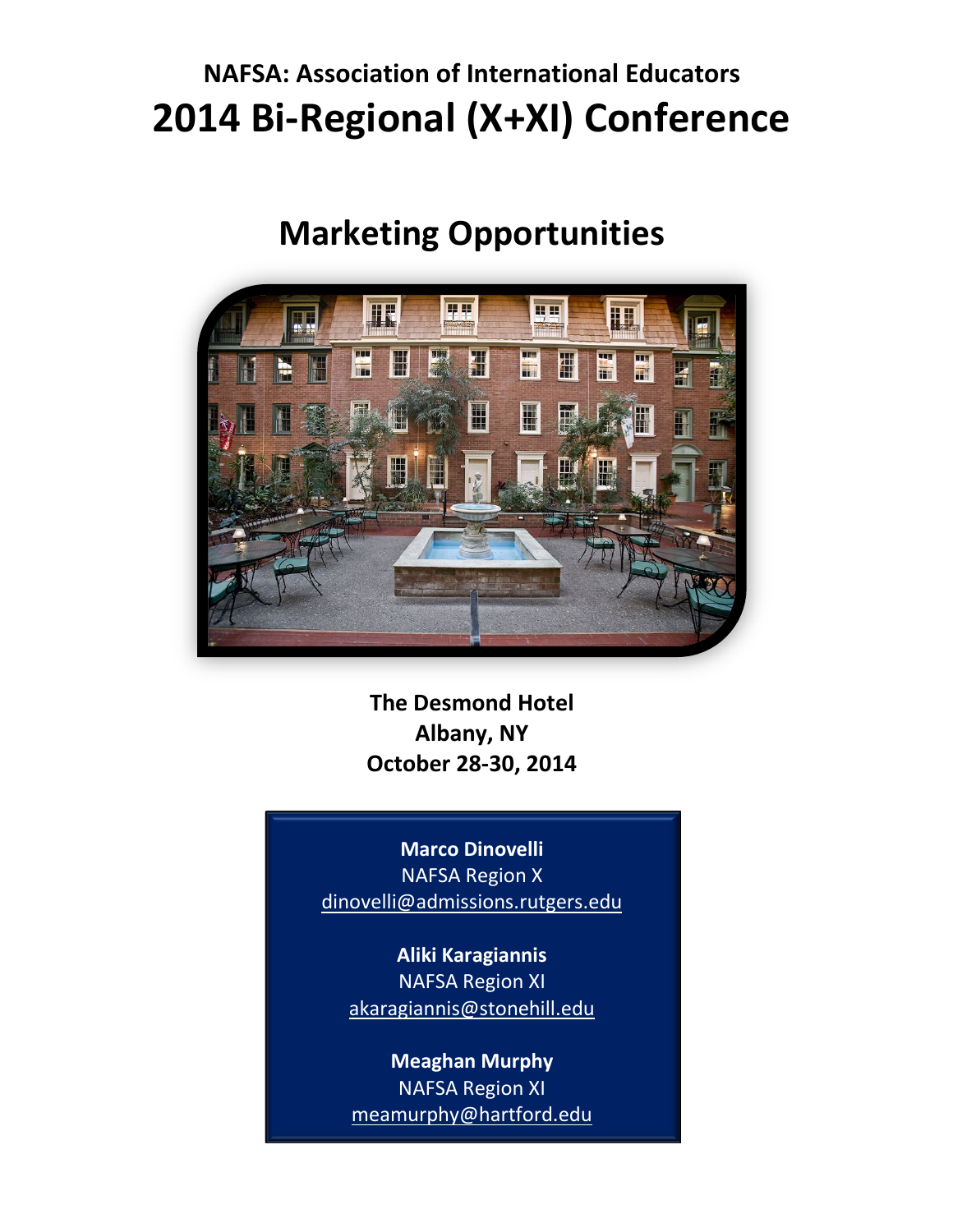

Dear Supporters of NAFSA Region X and XI,

It's that time of year to start planning for the 2014 NAFSA: *Association of International Educators* Bi-Regional (X+XI) conference. This year, Region X and Region XI will be gathering at the **Desmond Hotel in Albany, NY, on October 28-30**. Attached, you will find detailed information about how you can exhibit, advertise, and sponsor this exciting event. To register, please visit our site here:

[http://www.nafsa.org/Connect\\_and\\_Network/Engage\\_with\\_a\\_Community/NAFSA\\_Regions/Biregional\\_X\\_XI/Regions\\_X\\_\\_\\_XI\\_](http://www.nafsa.org/Connect_and_Network/Engage_with_a_Community/NAFSA_Regions/Biregional_X_XI/Regions_X___XI_Conference/) [Conference/](http://www.nafsa.org/Connect_and_Network/Engage_with_a_Community/NAFSA_Regions/Biregional_X_XI/Regions_X___XI_Conference/)

#### **This year we are highlighting:**

- Discounted marketing packages, providing added value
- Email list of registered opt-in participants (to be emailed to exhibitors shortly prior to the conference)
- Enhanced sponsorship opportunities, with greater brand visibility
- Online payment system, allowing vendors to pay by credit card

#### **NAFSA Region X and XI Profile:**

- 501(c)(3) organization
- 400+ educational institutions
- over 1850 members
- Represents Connecticut, Maine, Massachusetts, New Hampshire, New Jersey, New York, Rhode Island, and Vermont

We hope we can count on you to help support this year's NAFSA Region X+XI conference. Please let us know how we can assist you. We look forward to seeing you in Albany!

#### **2014 NAFSA Bi-Regional Conference Marketing Timeline**

| <b>Event</b>                                | <b>Date</b>                      | <b>Note</b>                       |
|---------------------------------------------|----------------------------------|-----------------------------------|
| <b>Early bird discount for exhibits</b>     | Monday, September 15             |                                   |
| <b>Advertising copy due</b>                 | Monday, September 15             | See page 3 for submission details |
| Exhibitor materials sent to conference &    | No earlier than                  | Shipping information forthcoming  |
| event center                                | Thursday, October 23             |                                   |
| Flyers for registration packet inserts sent | No later than Friday, October 24 | Shipping information forthcoming  |
| <b>Exhibit Hall set-up</b>                  | Tuesday, October 28              | Set-up is between 3:00pm-7:00pm   |
|                                             | Tuesday, October 28              | 7:30pm-9:30pm                     |
| <b>Exhibit Hall hours</b>                   | Wednesday, October 29            | 7:00am-5:00pm                     |
|                                             | Thursday, October 30             | 7:00am-12:00pm                    |
| <b>Opening Reception</b>                    | Tuesday, October 28              | 7:30pm-9:30pm                     |
| <b>Plenary Luncheon</b>                     | Wednesday, October 29            | 12:15pm-1:45pm                    |
| <b>Awards Luncheon</b>                      | Thursday, October 30             | $12:15$ pm-1:45pm                 |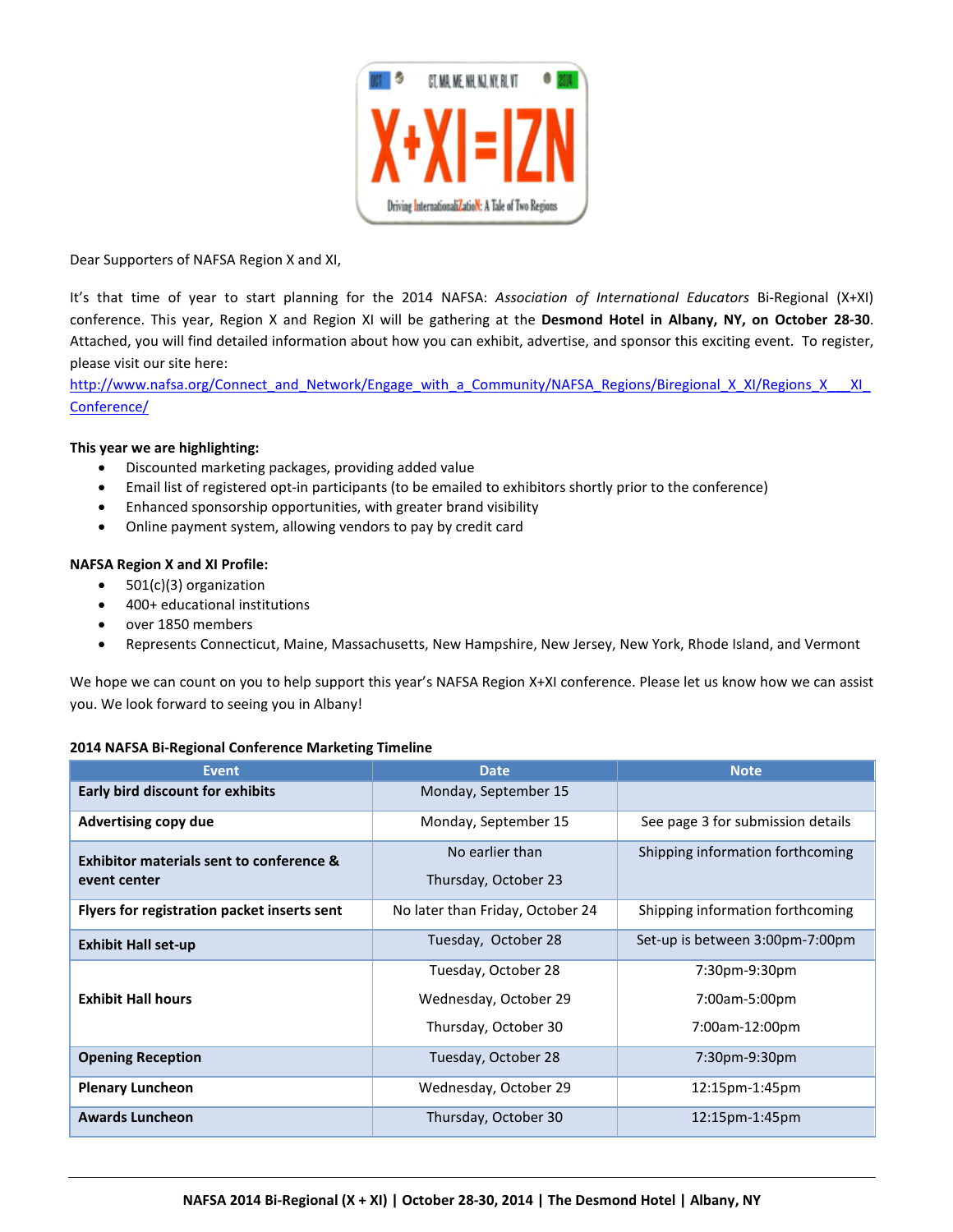### **[Marketing Opportunities](http://www.nafsa.org/Connect_and_Network/Engage_with_a_Community/NAFSA_Regions/Biregional_X_XI/Regions_X___XI_Conference/)**

| <b>Marketing Info</b>               |                                                                                                                                                                                                                                                                                                                                                |  |  |  |
|-------------------------------------|------------------------------------------------------------------------------------------------------------------------------------------------------------------------------------------------------------------------------------------------------------------------------------------------------------------------------------------------|--|--|--|
| <b>Exhibits</b>                     |                                                                                                                                                                                                                                                                                                                                                |  |  |  |
| <b>Conference Registration</b>      | Includes one full conference registration and meals for ONE person, who must be<br>$\bullet$<br>designated as the primary representative during registration<br>Additional representatives may be added for an additional fee<br>$\bullet$                                                                                                     |  |  |  |
| Booth                               | Six-foot, draped table & 2 chairs<br>$\bullet$<br>Space is assigned on a first-come basis<br>$\bullet$                                                                                                                                                                                                                                         |  |  |  |
| Internet                            | Wireless internet access included<br>$\bullet$                                                                                                                                                                                                                                                                                                 |  |  |  |
| Electricity                         | Available for additional fee; must be requested in advance. Please contact the Desmond<br>$\bullet$<br>Hotel directly regarding your needs and payment (518-869-8100).                                                                                                                                                                         |  |  |  |
| Conference Registrant<br>email list | Available 2 weeks prior to conference; includes names, titles, affiliations, and email<br>$\bullet$<br>addresses for conference registrants who opt-in to receiving communication from<br>conference vendors                                                                                                                                   |  |  |  |
| Sending materials                   | The Desmond is not responsible for lost or stolen packages<br>$\bullet$<br>Details on where to send materials will be provided in future correspondence<br>$\bullet$                                                                                                                                                                           |  |  |  |
| <b>Advertising</b>                  |                                                                                                                                                                                                                                                                                                                                                |  |  |  |
| Format                              | Digital copy (TIFF, GIF, JPG) is required by September 15<br>$\bullet$<br>Copy must be correct size with bleed and high resolution sufficient for printing<br>٠<br>Hardcopy is NOT acceptable<br>$\bullet$                                                                                                                                     |  |  |  |
| Send advertising copy to            | Julie Tuman: (julie.tuman@teanabroad.org)<br>$\bullet$                                                                                                                                                                                                                                                                                         |  |  |  |
| <b>Registration Packet Inserts</b>  |                                                                                                                                                                                                                                                                                                                                                |  |  |  |
| Flyers & Brochures                  | 700 flyers or brochures included in the registration packet, distributed to all conference<br>$\bullet$<br>registrants                                                                                                                                                                                                                         |  |  |  |
| Send to                             | Details on where to send materials will be provided in future correspondence<br>$\bullet$                                                                                                                                                                                                                                                      |  |  |  |
| <b>Sponsorships</b>                 |                                                                                                                                                                                                                                                                                                                                                |  |  |  |
| <b>ALL Sponsors</b>                 | <b>Sponsor Ribbon for Exhibitor's Name Badge</b><br>٠<br>Recognition: Conference Program Listing, Thank You Signage at Registration Table (see<br>$\bullet$<br>sample attached), Listing on Social Media Outlets and NAFSA Regional Websites<br>Additional publicity is provided according to the sponsorship levels listed below<br>$\bullet$ |  |  |  |
| Platinum                            | 1 Exhibitor Table, including Placement Selection<br>$\bullet$<br>Full-Page Ad in Conference Program<br>$\bullet$<br>Additional Recognition: Signage during Evening Reception and two Luncheons with<br>$\bullet$<br>Acknowledgements, Prominent Position on Conference Signage                                                                 |  |  |  |
| Gold                                | Half-Page Ad In Conference Program<br>$\bullet$<br>Additional Recognition: Signage during Evening Reception and two Breakfasts<br>٠                                                                                                                                                                                                            |  |  |  |
| Silver                              | Quarter-Page Ad In Conference Program<br>$\bullet$<br>Additional Recognition: Signage during three Coffee Breaks<br>$\bullet$                                                                                                                                                                                                                  |  |  |  |
| <b>Bronze</b>                       | Additional Recognition: Signage at Hospitality and Silent Auction tables<br>$\bullet$                                                                                                                                                                                                                                                          |  |  |  |
| <b>AV Support</b>                   | Additional Recognition: Signage in Conference Session Rooms<br>$\bullet$                                                                                                                                                                                                                                                                       |  |  |  |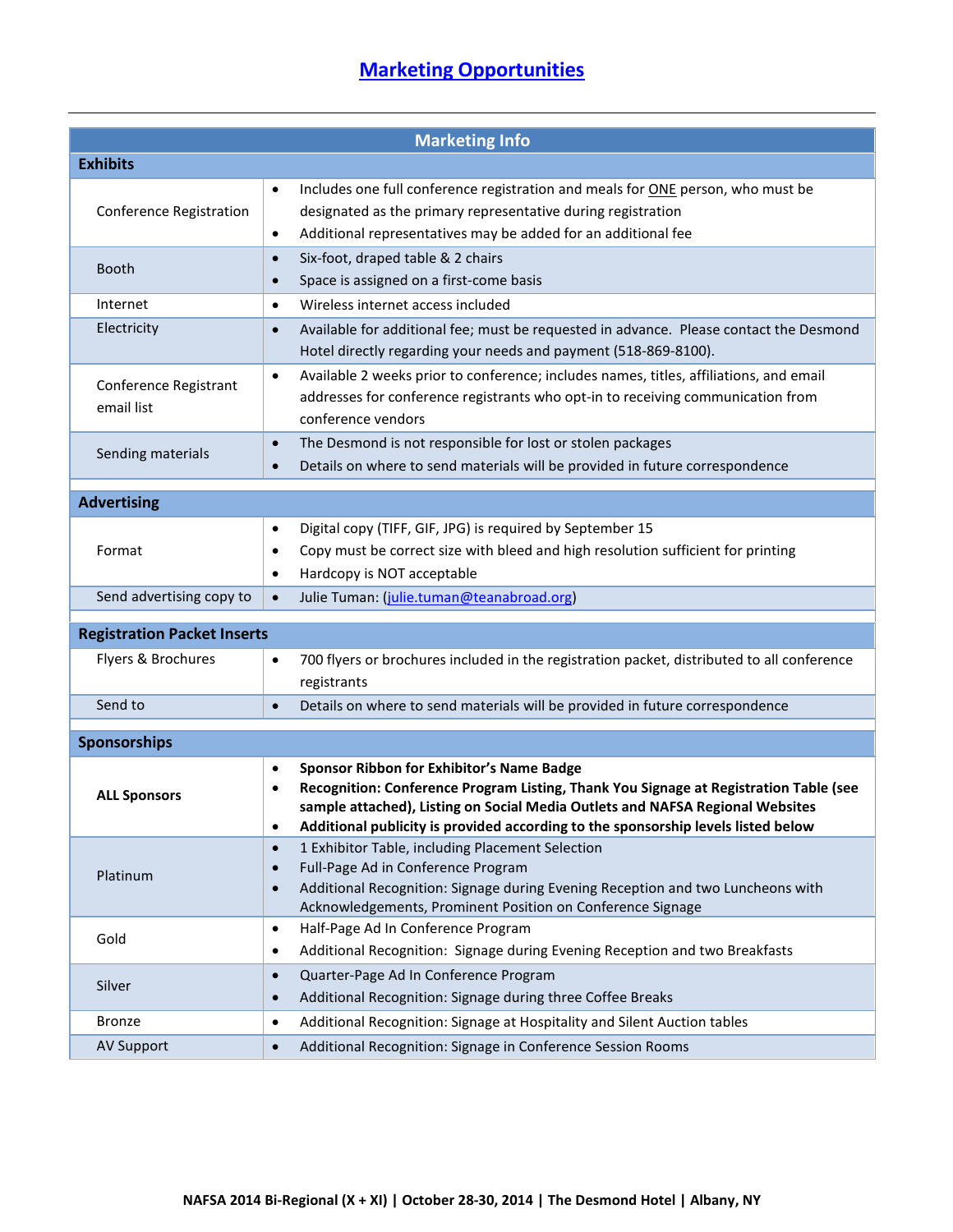#### **[Marketing Rates](http://www.nafsa.org/Connect_and_Network/Engage_with_a_Community/NAFSA_Regions/Biregional_X_XI/Regions_X___XI_Conference/)**

|                                    | On or Before September 15 | After September 15* |  |  |
|------------------------------------|---------------------------|---------------------|--|--|
| <b>Exhibits</b>                    |                           |                     |  |  |
| Table                              | \$700                     | \$825               |  |  |
| Table + Quarter - Page Ad          | \$825                     | \$950               |  |  |
| Table + Half - Page Ad             | \$875                     | \$1000              |  |  |
| Table + Full - Page Ad             | \$925                     | \$1050              |  |  |
| Table + Inserts                    | \$1150                    | \$1275              |  |  |
| <b>Advertising</b>                 |                           |                     |  |  |
|                                    |                           |                     |  |  |
| Back Cover (Full - Page)           | \$700                     | \$700               |  |  |
| Inside Front Cover (Full - Page)   | \$650                     | \$650               |  |  |
| Inside Back Cover (Full - Page)    | \$650                     | \$650               |  |  |
| Full - Page (7 x 8.5" Vertical)    | \$450                     | \$450               |  |  |
| Half-Page (7 x 4.25" Vertical)     | \$325                     | \$325               |  |  |
| Quarter - Page (3.5 x 4.25")       | \$250                     | \$250               |  |  |
|                                    |                           |                     |  |  |
| <b>Registration Packet Inserts</b> |                           |                     |  |  |
| 700 flyers or brochures/Stuffies   | \$550                     | \$550               |  |  |
| <b>Sponsorships</b>                |                           |                     |  |  |
|                                    |                           |                     |  |  |
| Platinum                           | \$2,500                   | \$2,500             |  |  |
| Gold                               | \$1,200                   | \$1,200             |  |  |
| Silver                             | \$750                     | \$750               |  |  |
| <b>Bronze</b>                      | \$300                     | \$300               |  |  |
| AV Support for Full Conference     | \$1,400                   | \$1,400             |  |  |
| AV Support for One Day             | \$700                     | \$700               |  |  |

\*Exhibitors, Advertisers and Sponsors will be accepted as space allows. Please note there will be a conference program deadline which will impact ability to be included in the conference program for late registrants. To ensure inclusion in the conference program, we encourage registration and materials before September 15, 2014. For timing questions, please contact Julie Tuman at [julie.tuman@teanabroad.org.](mailto:julie.tuman@teanabroad.org)

*Cancellation Policy*: Requests for a cancellation/refund may be made to Palisades, via fax to 212-460-5460 or mail to: NAFSA Region X & Region XI Conference, ATTN: Palisades, 411 Lafayette Street, Suite 201, New York, NY 10003. No refunds will be made for cancellations received after Monday, September 15, 2014, and no refunds will be made for weather-related issues. Refund requests received on or before the deadline will be mailed four to six weeks after the conference, less a \$25 processing fee.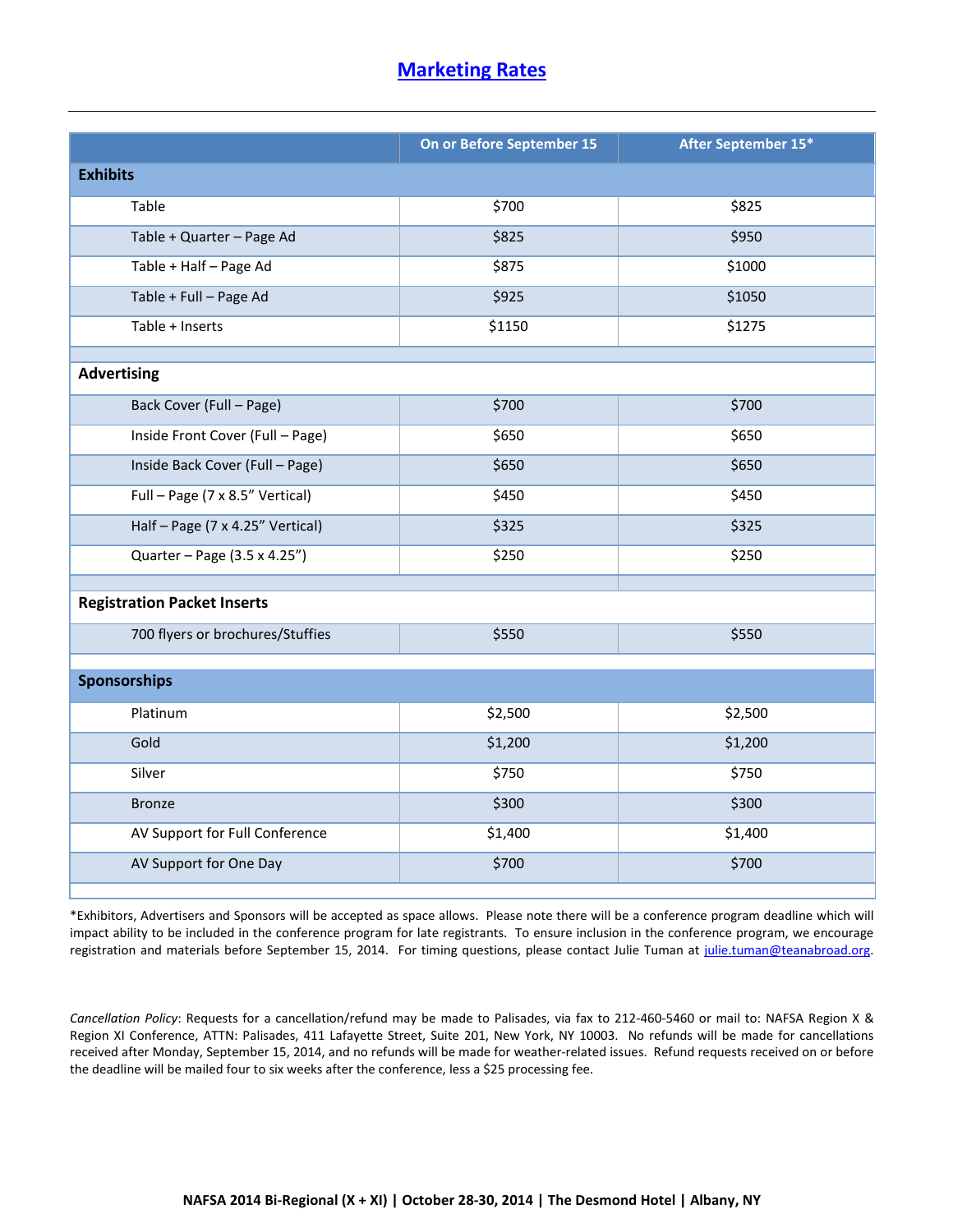

### **[NAFSA Bi-Regional \(X + XI\) Conference](http://www.nafsa.org/Connect_and_Network/Engage_with_a_Community/NAFSA_Regions/Biregional_X_XI/Regions_X___XI_Conference/)**

**The Desmond Hotel, Albany, NY – October 28-30, 2014**

### *Marketing Registration Form*

#### **Organization Name**:

*\* This will appear on the nametag and in the Conference Program.*

| * This name will appear on the nametag.                                                                                                                                                                                                                                                                             |                             | Name of Primary Representative attending conference: ___________________________                                                                                                                                               |  |
|---------------------------------------------------------------------------------------------------------------------------------------------------------------------------------------------------------------------------------------------------------------------------------------------------------------------|-----------------------------|--------------------------------------------------------------------------------------------------------------------------------------------------------------------------------------------------------------------------------|--|
|                                                                                                                                                                                                                                                                                                                     |                             |                                                                                                                                                                                                                                |  |
|                                                                                                                                                                                                                                                                                                                     |                             |                                                                                                                                                                                                                                |  |
|                                                                                                                                                                                                                                                                                                                     |                             | Tax ID Number: 1999 1999                                                                                                                                                                                                       |  |
|                                                                                                                                                                                                                                                                                                                     |                             |                                                                                                                                                                                                                                |  |
|                                                                                                                                                                                                                                                                                                                     |                             |                                                                                                                                                                                                                                |  |
| <b>Exhibitors</b>                                                                                                                                                                                                                                                                                                   |                             | □ Table: \$700 (or \$825 after 9/15)                                                                                                                                                                                           |  |
| $\Box$ Table & Full Page Ad: \$925 (or \$1050 after 9/15) $\Box$ Table & Half Page Ad: \$875 (or \$1000 after 9/15)                                                                                                                                                                                                 |                             |                                                                                                                                                                                                                                |  |
| $\Box$ Table & Quarter Page Ad: \$825 (or \$950 after 9/15) $\Box$ Table & 700 Inserts: \$1150 (or \$1275 after 9/15)                                                                                                                                                                                               |                             |                                                                                                                                                                                                                                |  |
|                                                                                                                                                                                                                                                                                                                     |                             | Will primary exhibitor be attending the luncheon on Wednesday, $10/29$ ? $\Box$ Yes<br>$\Box$ No                                                                                                                               |  |
|                                                                                                                                                                                                                                                                                                                     |                             | Will primary exhibitor be attending the luncheon on Thursday, $10/30$ ? $\Box$ Yes $\Box$ No                                                                                                                                   |  |
|                                                                                                                                                                                                                                                                                                                     |                             | Please indicate dietary restrictions: □ Vegetarian □ Other: ____________________                                                                                                                                               |  |
| <b>Advertisers</b>                                                                                                                                                                                                                                                                                                  |                             |                                                                                                                                                                                                                                |  |
| Back Cover: \$700                                                                                                                                                                                                                                                                                                   | □ Inside Front Cover: \$650 | □ Inside Back Cover: \$650                                                                                                                                                                                                     |  |
| $\Box$ Full Page Ad: \$450                                                                                                                                                                                                                                                                                          | Half Page Ad: \$325         | Quarter Page Ad: \$250                                                                                                                                                                                                         |  |
|                                                                                                                                                                                                                                                                                                                     |                             | $\Box$ Registration Packet Inserts (700 printed flyers/brochures; must be shipped to hotel): \$550                                                                                                                             |  |
| <b>Sponsors</b>                                                                                                                                                                                                                                                                                                     |                             | □ Platinum Level: \$2500 (Exhibit Table included; Please complete meal information in Exhibitor section above.)                                                                                                                |  |
| Gold Level: \$1200                                                                                                                                                                                                                                                                                                  | Silver Level: \$750         | □ Bronze Level: \$300                                                                                                                                                                                                          |  |
|                                                                                                                                                                                                                                                                                                                     |                             | $\Box$ AV Support (full conference): \$1400 $\Box$ AV Support (one day): \$700 $\Box$ Wed. $\Box$ Thurs.                                                                                                                       |  |
| <b>TOTAL PAYMENT ENCLOSED:</b>                                                                                                                                                                                                                                                                                      |                             | <b>Method of Payment:</b> $\Box$ Check: #__________ (payable to "NAFSA Region X")                                                                                                                                              |  |
| $\frac{1}{2}$ $\frac{1}{2}$ $\frac{1}{2}$ $\frac{1}{2}$ $\frac{1}{2}$ $\frac{1}{2}$ $\frac{1}{2}$ $\frac{1}{2}$ $\frac{1}{2}$ $\frac{1}{2}$ $\frac{1}{2}$ $\frac{1}{2}$ $\frac{1}{2}$ $\frac{1}{2}$ $\frac{1}{2}$ $\frac{1}{2}$ $\frac{1}{2}$ $\frac{1}{2}$ $\frac{1}{2}$ $\frac{1}{2}$ $\frac{1}{2}$ $\frac{1}{2}$ |                             | □ Credit Card: ○ VISA ○ MasterCard ○ American Express                                                                                                                                                                          |  |
|                                                                                                                                                                                                                                                                                                                     |                             |                                                                                                                                                                                                                                |  |
|                                                                                                                                                                                                                                                                                                                     |                             | Name on card: 1000 million and 2000 million and 2000 million and 2000 million and 2000 million and 2000 million and 2000 million and 2000 million and 2000 million and 2000 million and 2000 million and 2000 million and 2000 |  |

Registration forms are due by **September 15, 2014**. Submit via **FAX** with credit card to Palisades at 212-460-5460, **MAIL** to: NAFSA Region X & Region XI Conference, ATTN: Palisades, 411 Lafayette Street, Suite 201, New York, NY 10003, or **ONLINE**: http://www.nafsa.org/Connect\_and\_Network/Engage\_with\_a\_Community/NAFSA\_Regions/Biregional\_X\_XI/Regions\_X\_\_XI\_Conference/.

*If you have questions or for more information, please contact our Marketing Representatives:* **Marco Dinovelli Aliki Karagiannis Meaghan Murphy** [dinovelli@admissions.rutgers.edu](mailto:dinovelli@admissions.rutgers.edu) [akaragiannis@stonehill.edu](mailto:akaragiannis@stonehill.edu) meamurphy@hartford.edu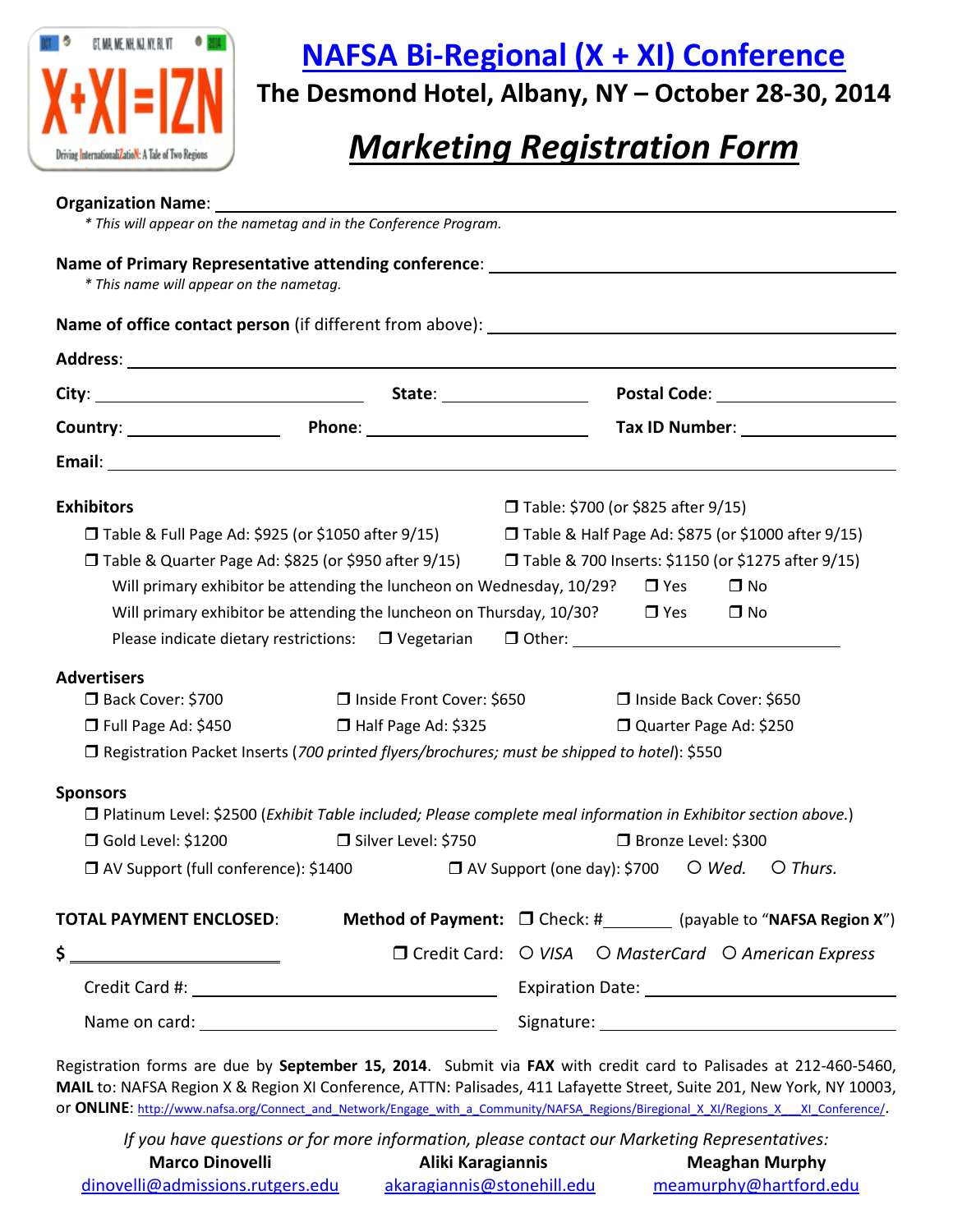# **SPONSORSHIP LEVELS**

# *<u>A</u>* **PLATINUM \$2, 500**

Exhibitor Table included & Placement Selection Full-Page Ad in printed Conference Program

*Recognition*: Signage during Exhibit Hall Opening & Evening Reception (10/28) and two Luncheons (10/29 & 10/30); Public acknowledgements during Luncheons, with display slides; Prominent placement on Conference Sponsorship Signage; Listing in Conference Program; Listing on social media outlets and NAFSA Regional sites. Sponsor Ribbon for Name Badge(s)

## **GOLD \$1, 200**

Half-Page Ad in printed Conference Program

*Recognition*: Signage during Exhibit Hall Opening & Evening Reception (10/28) and two Continental Breakfasts (10/29 & 10/30); Listing in Conference Program and Sponsorship signage; Listing on social media outlets and NAFSA Regional sites. Sponsor Ribbon for Name Badge(s)

# **SILVER \$750**

Quarter-Page Ad in printed Conference Program *Recognition*: Signage during three Coffee Breaks (10/29 & 10/30); Listing in Conference Program and Sponsorship signage; Listing on social media outlets and NAFSA Regional sites. Sponsor Ribbon for Name Badge(s)

# **BRONZE \$300**

*Recognition*: Signage at Hospitality and Silent Auction tables throughout conference (10/29 & 10/30); Listing in Conference Program and Sponsorship signage; Listing on social media outlets and NAFSA Regional sites. Sponsor Ribbon for Name Badge(s)

### **AV Support Full Conference** \$1,400 | **One Day** \$700

*Recognition*: Signage in all Conference Session Rooms; Listing in Conference Program and Sponsorship signage; Listing on social media outlets and NAFSA Regional sites. Sponsor Ribbon for Name Badge(s)